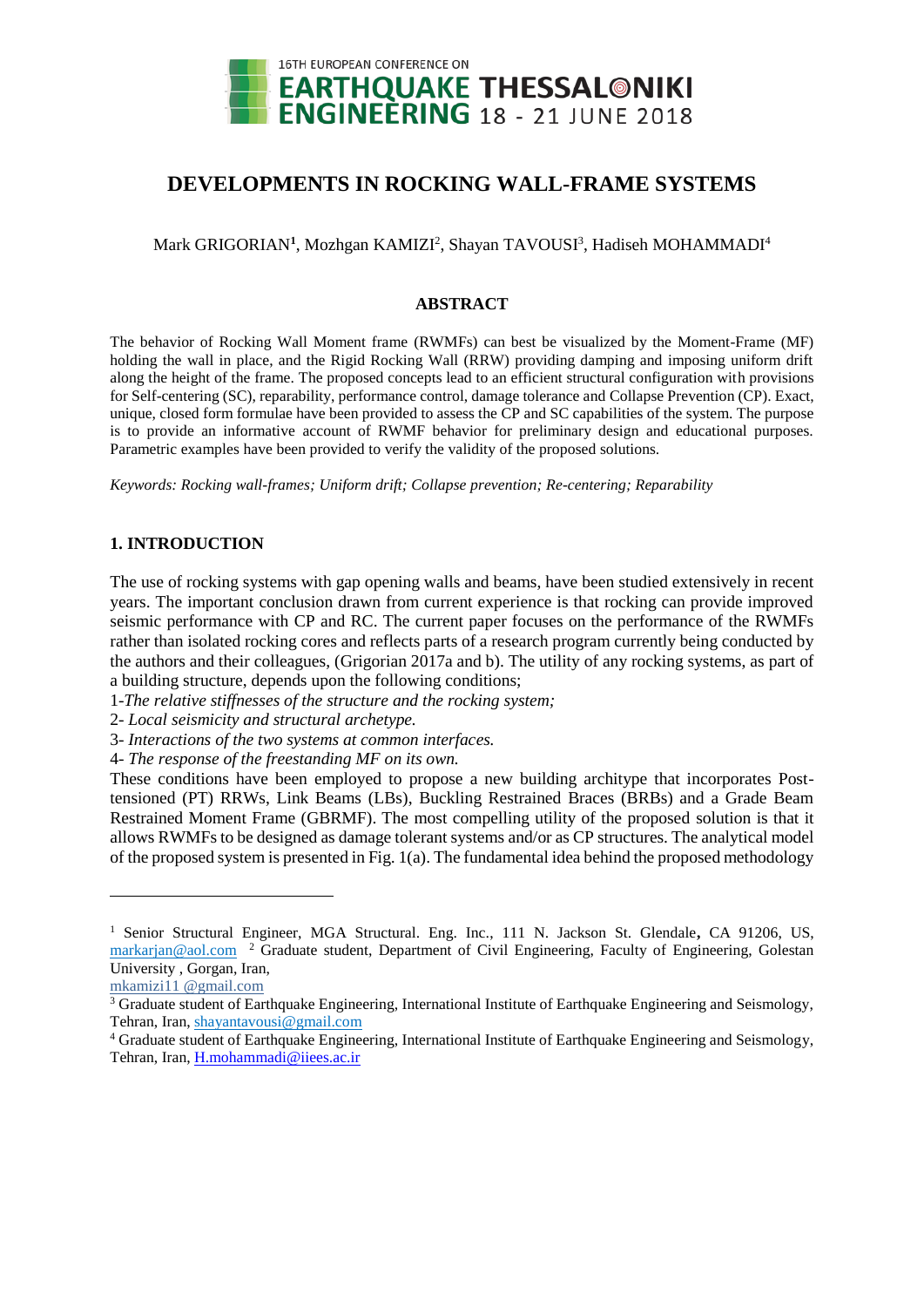is that seismic structural response is mainly a function of design and detailing rather than analysis. The lateral load profile is asserted rather than expected. Both, strength and stiffness are induced rather than investigated. Instability and failure modes are enforced rather than tested. CP and SC features are integrated as parts of the drift reduction capabilities. The more significant findings incorporated as basic assumptions or direct analytic input can be summarized as follows;

- RRWs act as vertical simply supported beams rather than a fixed base cantilevers.
- Axial stiffnesses of the BRBs, LBs and the RRW can be replaced by equivalent rotational stiffnesses.
- RRWs suppress higher modes of vibration to lower than those associated with axial deformations.
- RRWs may be considered rigid if their maximum drift does not exceed 10 % of the allowable drift.
- RWMF remain Single Degree of Freedom systems throughout the loading history of the structure.
- Drift concentration is either nil or insignificant during all loading stages of the structure.

### **2. DESIGN LED SYSTEM DEVELOPMENT**

In design led development the structure is configured to perform as expected rather than tested for compliance with the same requirements. The first step in developing the proposed system is to identify the flaws and weaknesses associated with conventional, fixed base, dual systems and to offer rational alternatives. However, adapting the following design strategies can alleviate most or all such flaws:



Figure1. (b) GBRMF, (c) LBs, (d) RRW, (e) Equivalent sub-frames, (f) BRB shear distribution, (g) LB forces acting on MF (h) LB forces acting on RRW, (k) RRC base moment, (l) RRW displacements

- Increasing energy dissipation, through steel tendon stretching or similar devices
- Providing structural dampers and devices, such as LBs, BRBs, friction devices, etc.
- Reducing the global stiffness in order to increase natural periods of vibrations.
- Making demand capacity ratios of as many members as close to unity as possible.
- By allowing the first mode of vibrations to suppress all higher modes.
- Enforcing sway type collapse mechanism to prevent soft story failure.
- Reducing drift concentration, thereby improving structural performance.
- Reducing damage by using specific boundary support conditions such as those in GBRMFs.
- Increasing repairability, by limiting damage to beams and replaceable items only.

These conditions have been implemented as essential attributes of the RWMF, Figs. 1(b), (c) and (d). In this scheme *i* and *j* are the joint coordinates of a  $m \times n$  MF.  $\bar{I}_{i,j} = I_{i,j} + I_{i+1,j}$  and  $\bar{J}_{ij} = J_{ij}$ , and  $\overline{M}_{i,j}^P = M_{i,i}^P + M_{i+1,j}^P$  and  $\overline{N}_{i,j}^P = N_{i,j}^P$  stand for moments of inertias and plastic moments of resistance of beams and columns related to joint *ij* respectively. The rotational stiffness of the RRW, Fig. 1(d), is symbolized as  $K_C$ . The equivalent rotational stiffnesses of the tendon systems connecting the LBs to the RRW and the MF are given as  $K_{D,i}$  and  $\overline{K}_{D,i}$  respectively.  $K_{B,i}$  is the equivalent rotational stiffness of the BRB at level *i*. In this paper supplementary devices have been used as means of CP and SC rather than damping. The advantages of the proposed improvements may be summarized as follows; The new system is ideally suited for reducing drift and preventing soft story failure.

- The new system lends itself well to SC, CP and damage reduction.
- The proposed system attracts less residual stresses and deformations due seismic effects.
- No major anchor bolt, base plate and footing damage can occur due to seismic moments.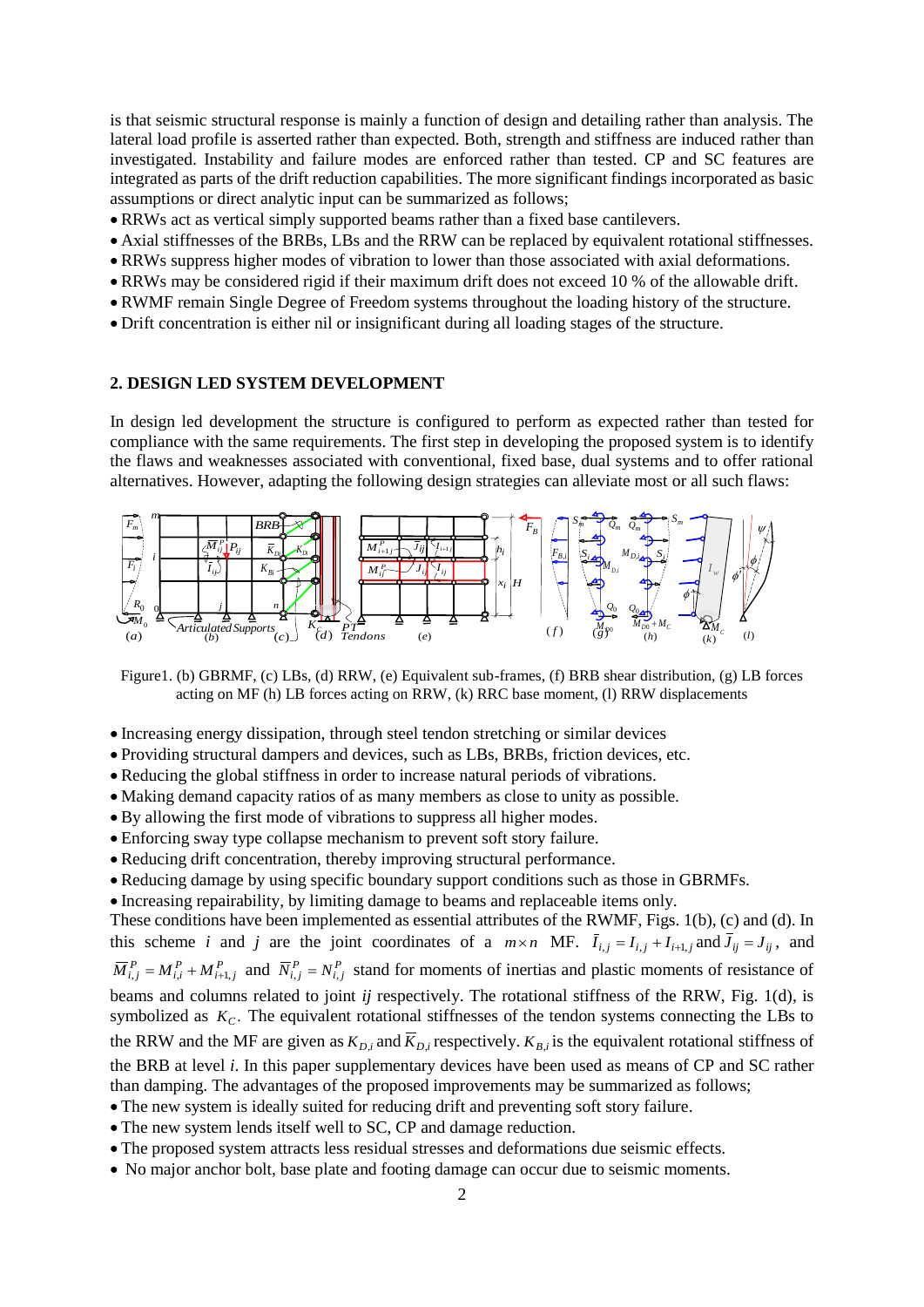- Gap openings dissipate energy and provide opportunities for SC and CP.
- RRWs can be used as elements of structural control for pre and post-earthquake conditions.
- The drift profile is not sensitive to minor changes in wall stiffness.
- RWMFs have longer natural periods of vibration and attract smaller seismic forces.
- The displacement profile remains a function of the same single variable for all loading conditions.
- The structure is a SDOF system, and as such lends itself well to equivalent energy studies.
- The limit state drift ratios are smaller than those of frames with fixed boundary support conditions
- The magnitude and distribution of *P*-delta moments are more favorable than in similar MFs.
- The restraining effects of BRBs can be expressed as notional equivalent overturning moments; The proposed system consists of five essential components; In GBRMFs plastic hinges are forced to

form at the ends of the grade beams. LBs, fully bearing gap-opening devices tend to expand the frame beyond its original span length, Garlock, et al. (2007), Dowden (2011). Span expansion induces drift



Figure 2. (a) Chamfered steel LB, (b) BRB (c) Chamfered reinforced concrete LB.

concentration, additional column moments and damages the diaphragms. These effects can be avoided by truncating the ends of the LBs, Figs. 2(a) and 2(c). The proposed LBs consist of pin ended beams that contain prearranged tendons. In order to avoid contact between the column and the truncated ends, the width of the initial gap should be larger than  $\overline{\phi}d/2$ .

 The layout, cross sectional areas, guide plates, the PT forces etc., should be assessed in terms of the required drift angle, SC and CP requirements. The cable layouts presented in Fig. 2 have been devised to reduce loss of stretching due to simultaneous gap opening and closing at both ends of the LB.



Figure 3. (a) and (b) Wall-slab shear connection, (c) LB section, (d) Rocking wall base and cables

- Seismic shear is transferred to the RWMF through direct shear, PT tendons, LBs, BRBs, as well as shear connectors between the slab and the RRW, Figs. 3 (a) and (b). The physical separation between the slab the wall and the LBs prevents the slab and the wall from being damaged. Detail 3(a) allows horizontal shear transfer without inhibiting vertical movement. Fig. 3(d) shows a typical base detail.
- BRBs increase the ductility, strength and stiffness of the RWMF. They can be highly instrumental in implementing drift control, damage reduction and CP strategies. The challenge therefore, is to select the brace force  $T_{B,r,i}$ , at  $r^{th}$  stage loading, for  $i^{th}$  level sub frame, in such a way as to reduce the effects of the external moments including the *P*-delta and out of straightness  $\phi$  effects, Fig. 1(*l*), to more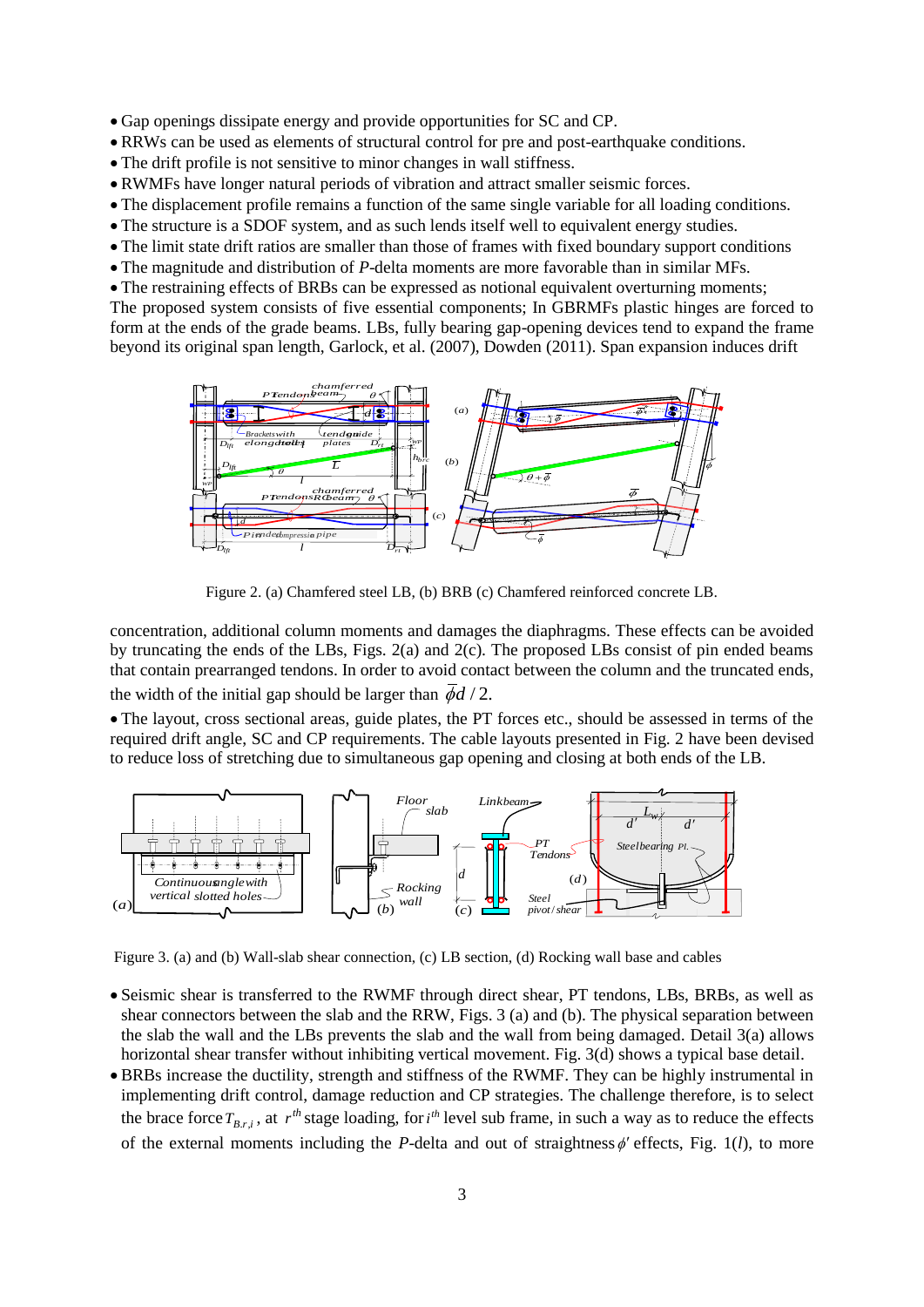manageable levels. This is achieved by defining an equivalent moment of resistance  $M_{B,r}$  and equivalent rotational stiffness  $K_{B,r}$  for the braced frame of Fig. 1 (b).

The conceptual development presented herein is based on the assumption that the MF can be modeled as imaginary subframes stacked on top of each other, Fig.1 (e). The RWMF is subjected to two groups of external moments, opposed by as many internal resisting moments as there are groups of resisting elements. The external overturning moment  $M_{0,r}$  is caused by the lateral forces  $F_{r,i}$  and the *P*-delta moment,  $M_{P\Delta,r}$ . The internal global moments;  $M_{F,r}$ ,  $M_{D,r}$ ,  $M_{B,r}$  and  $M_{C,r}$  are due to the resistance of the members of the MF, LBs, BRBs and the RRW respectively at  $r<sup>th</sup>$  stage loading. The loaddisplacement relationship of each group of components of each sub frame *i*, such as  $M_{F,r,i}$ , is derived separately. All subframe moments are then superimposed to establish the global force displacement relationship of the system. The purpose of the current section is to develop a closed form formula for the response of the imaginary subframe throughout the loading history of the RWMF, starting from zero to MF failure, from MF failure to LB and BRB incapacitation and eventually the collapse of the structure. This could in turn be used to CP, life safety, immediate occupancy, etc. to Maximum Considered Earthquake ground motion intensity and other stipulated criteria. The following strategies have been implemented to reduce the task of complicated analysis to manageable static solutions, that;

- Instead of modeling the axial restraining effects of the LBs, BRBs and the RRW tendons, equivalent rotational schemes have been utilized to capture the restoring effects of these devices,
- The additional stiffness of a horizontal subframe containing a BRB, can be expressed as that of an equivalent pin-jointed subframe with modified properties, Fig. 5, and that,
- The redistribution of moments through formation of plastic hinges at beam ends, Fig. 4(b), due to sway type failure, forces the points of inflexion towards mid spans.

Since  $\phi_{r,i} = \phi_r$  and imperfection  $\phi'$ , Fig.1(*l*), are the same for all sub frames *i* at  $r^{th}$  stage loading, then the drift equation of any subframe, as in Fig.1(e) in terms of story level racking  $M_{0,r,i} = V_{r,i}h_i$  *P*-delta moments,  $M_{P\Delta,r,i} = (\phi_r + \phi')h_i \sum_{i=1}^{m} \sum_{j=1}^{n} h_j$ *i*  $M_{P\Delta, r,i} = (\phi_r + \phi')h_i \sum_i^{m} \sum_{j=0}^{n} P_{i,j}$  and sub frame stiffness  $K_{r,i}$  can be expressed, as;

$$
\phi_{r,i} = \frac{(V_{r,i}h_i + M_{P\Delta,r,i})}{12E} \left[ \frac{1}{\sum_{j=0}^n \overline{\delta}_{i,j} k_{col,i,j}} + \frac{1}{2\sum_{i=1}^n \delta_{i,j} k_{beam,i,j}} \right] = \frac{(M_{0,r,i} + M_{P\Delta,r,i})}{K_{r,i}h_i^2}
$$
(1)

E is the modulus of elasticity,  $k_{col,i,j} = J_{i,j}/h_i$  and  $k_{beam,i,j} = I_{i,j}/L_j$  are relative stiffness's.  $P_{i,j}$  and  $=\sum_{i}^{m}\sum_{j=1}^{n}$ *i n*  $P_i = \sum_{i=0}^{m} \sum_{j=0}^{n} P_{i,j}$  are nodal and total accumulative gravity loads acting on level *i* respectively. The Kronecker's deltas  $\delta_{i,j}^P$  and  $\bar{\delta}_{i,j}$  have been introduced to help track the response of the structure as a continuum, they refer to the effects of formation or lack of formation of plastic hinges at the ends of beams *i*, *j*. For instance,  $\delta_{m,j}^P = 1$  if  $M_{i,j} < M_{i,j}^P$  and  $\delta_{i,j}^P = 0$  if  $M_{i,j} = M_{i,j}^P$ .  $\delta_{i,j}^P = 0$ , also implies structural damage or loss of stiffness with respect to member  $i,j$ .  $\delta_{i,j}$  has been introduced to include the contribution or lack thereof column stiffness to overall stiffness  $K_{r,i}$  due to the formation of plastic hinges at the ends of the adjoining beams.  $\overline{S}_{i,j} = 0$  if  $M_{i,j} = M_{i,j}^P$  and  $M_{i,j-1} = M_{i,j-1}^P$ , otherwise  $\overline{\delta}_{i,j} = 1$ . *M*<sup>*P*</sup> is the plastic moment of resistance. Next since the sum of story level moments;  $(V_{r,i}h_i + M_{P\Delta,r,i})$  is equal to the total external overturning moment  $(M_{0,r} + M_{P\Delta,r})$  it gives;

$$
M_{0,r} + M_{P\Delta,r} = \sum_{i=1}^{m} (V_{r,i}h_i + M_{P\Delta,r,i}) = \sum_{i=1}^{m} \phi_{r,i}K_{r,i}h_i^2 \qquad \text{or} \quad \phi_r = \frac{M_{0,r} + M_{P\Delta,r}}{\sum_{i=1}^{m} K_{r,i}h_i^2}
$$
(2)

The denominator of Eq. (2) represents the rotational stiffness of the un-supplemented RWMF under lateral and *P*-delta effects. It represents a closed form solution that can estimate lateral displacements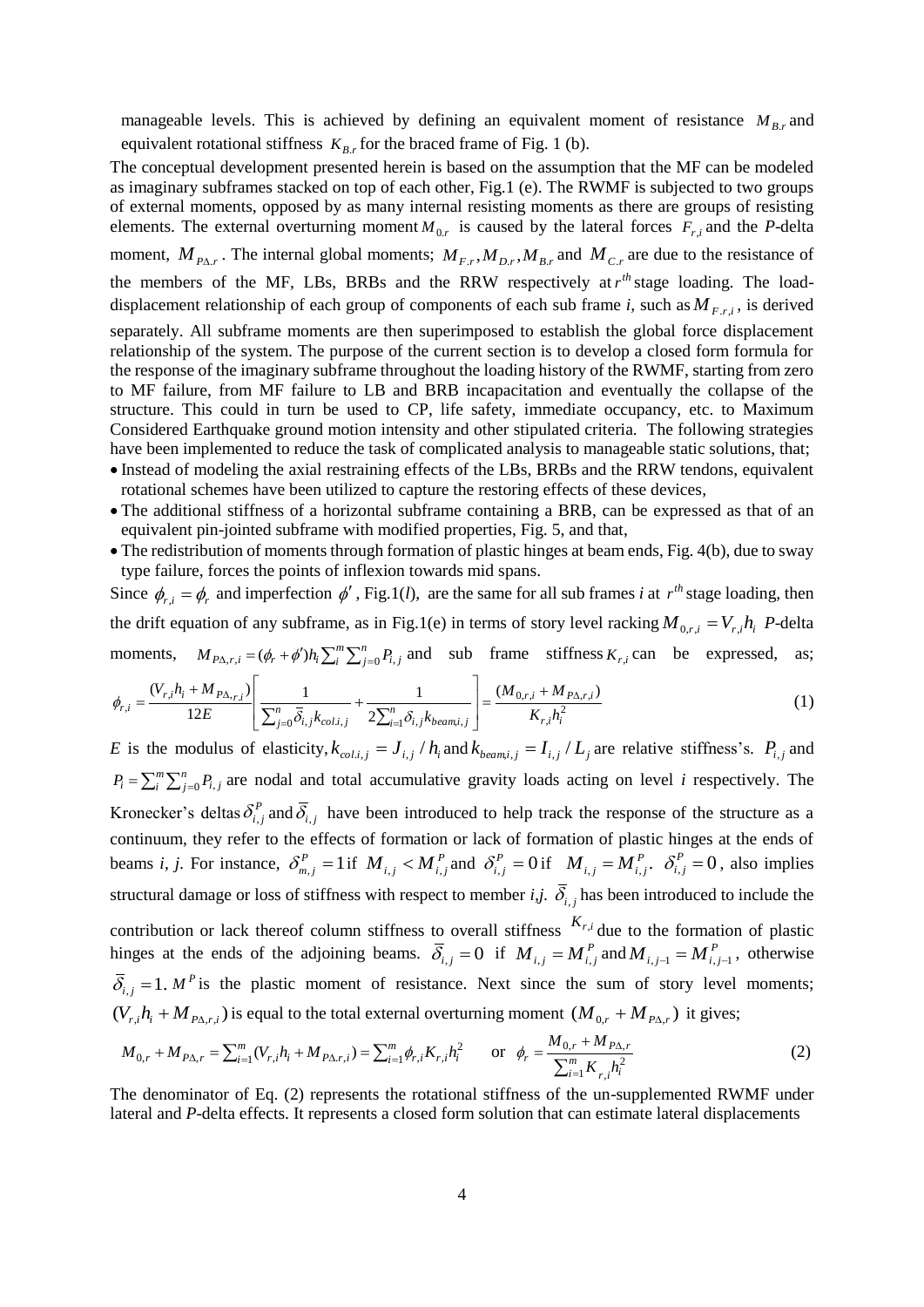

Figure 4. (a) Subframe under racking shear and LB moments, (b) Subframe plastic failure mechanism.

and member forces of RWMFs throughout the entire linear and nonlinear static ranges of loading. In Eq. (2) shear, panel zone, hinge offset, axial load and other secondary effects have been discarded in favor of simplicity. Eq. (2) is highly versatile in that it contains all plausible performance levels that affect structural response, safety and property protection.

### *2.1 Development of sub frame and LB load-displacement relationship*

Since any two vertically stacked subframes share the same LB, it would be rational to divide the gap opening moment  $\overline{M}_i = T_{L,i}d_i/2$  in proportion to their stiffness's, i.e.,  $\overline{M}_{upper,i} = I_{i+1}\overline{M}_i/(I_i + I_{i+1})$  and  $\overline{M}_{lower,i} = I_i \overline{M}_i / (I_i + I_{i+1})$ , where  $T_{L,r,i} = T_{L,r}$  is the LB tensile force, Figs. 2(a) and (b). The magnitude of the gap rotation  $\phi$  can be expressed as a function of the LB length *l* and the adjoining wall and column offset distances  $D_{\text{lf}}$  and  $D_{\text{rf}}$ , respectively, Fig. 2(a), i.e.

$$
\overline{\phi} = \left[ \frac{D_{i\mu} + D_{i\mu} + 2l}{2l} \right] \phi = \alpha \phi
$$
\n(3)

The relationship between the wall side gap opening and the corresponding tendon extension at any loading stage *r* may be expressed as;

$$
\overline{\phi}_{r,i} = \alpha \phi_{r,i} = \frac{2T_{L,r,i}L_L}{dA_L E_L} = \frac{4T_{L,r,i}dL_{Lb}}{2d^2 A_L E_L} = \frac{M_{D,r,i}}{K_D} \quad \text{and} \quad K_D = \frac{d^2 A_L E_L}{4L_L} \tag{4}
$$

Let *E*, *A* and *L* represent modulus of elasticity, cross-sectional area and length respectively. Suffixes *L*, *B* and *W* refer to link beams, braces and wall tendons respectively. The frame side column is not rigid.

The drift reduction on a subframe due to opposing moments 
$$
\overline{M}
$$
, Fig. 4(a) can be computed as;  
\n
$$
\phi_{r,i} = \frac{(\overline{M}_{r,lower,i} + \overline{M}_{r,upper,i-1})}{24E} \left[ \frac{1}{\sum_{j=1}^{n} \delta_{i,j} k_{beam,i,j}} \right]
$$
\n(5)

However, for  $I_i = I$  and  $K_{D,i} = K_D$ ,  $\overline{M}_{upper,i-1} = \overline{M}_{lower,i} = \overline{M}_i/2 = \overline{M} = T_f d/4$ . Eq. (5) reduces to;

$$
\varphi_{r,i} = \frac{\overline{M}_{r,i}}{12E} \left[ \frac{1}{\sum_{j=1}^{n} \delta_{i,j} k_{beami,j}} \right] = \frac{\overline{M}_{r,i}}{\overline{K}_{r,i}} = \frac{(\alpha K_D \phi_{r,i})}{\overline{K}_{r,i}} = \overline{K}_{D,r,i} \phi_{r,i}
$$
\n(6)

If there is *m*-*s* number of active LBs above level *s*, where,  $0 \ge s \ge m$ , then the total restoring moment of all activated sub frames,  $M_{D,r}$  can be computed as;

$$
M_{D,r} = \sum_{i=s}^{m} \overline{M}_{r,i} = \sum_{i=s}^{m} \phi_{r,i} \overline{K}_{r,i} \quad \text{or} \quad \phi_r = \frac{\sum_{i=s}^{m} \overline{M}_{r,i}}{\sum_{i=s}^{m} \overline{K}_{r,i}} = \frac{\alpha(m-s)K_D \phi_{r,i}}{\sum_{i=s}^{m} \overline{K}_{r,i}} \tag{7}
$$

The net effect of the overturning and opposing moments on the MF can be computed as;

$$
\phi_r = \frac{(M_{r,0} + M_{P\Delta,r})}{K_{F,r}} - \varphi_r = \frac{(M_{r,0} + M_{P\Delta,r})}{K_{F,r}} - \overline{K}_{D,r}\phi_r \quad \text{or} \quad \phi_r = \frac{(M_{r,0} + M_{P\Delta,r})}{(1 + \overline{K}_{D,r})K_{F,r}}
$$
(8)

where,  $\overline{K}_{D,r} = \alpha(m-s)K_D / \sum_{i=s}^{m} \overline{K}_{r,i}$  and  $(1 + \overline{K}_{D,r,i})K_{F,r}$  are the contributions of the frame side LBs and the equivalent stiffness of the subframe respectively. If all active LBs can develop their ultimate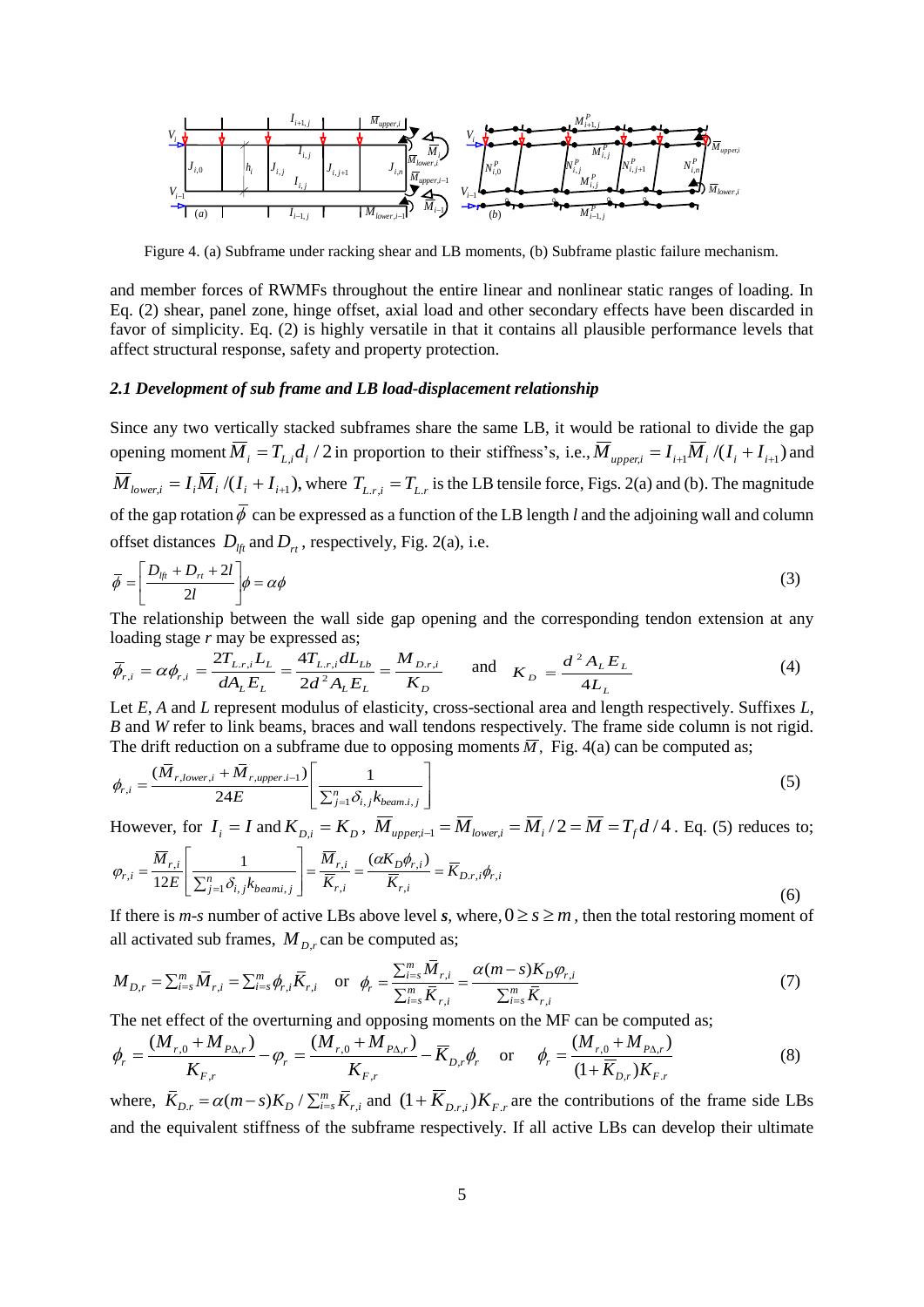moments of resistance  $M_{Di}^P = \overline{M}_{unperi}^P + \overline{M}_{Io}^P$ *lower i P*  $M_{D,i}^P = \overline{M}_{upper,i}^P + \overline{M}_{lower,i+1}^P$ , then the ultimate carrying capacity of the MF, including

the LBs becomes;  
\n
$$
(M_0^P + M_{P\Delta}^P) = 2\sum_{i=s}^m M_{D,i}^P + 2\sum_{j=1}^n \sum_{i=0}^m \overline{M}_{i,j}^P
$$
\n(9)

As  $I_i$  tend toward zero, the rotational springs prevent subframe collapse, and Eq. (8) reduces to;

$$
\phi_P = \frac{M_0^P + M_{P_\Delta}^P}{\alpha (m - s) K_D} \tag{10}
$$

### *2.2 Development of sub frame and BRB load-displacement relationship*

Consider the displacements of the imaginary braced frame of Fig.1, composed of the end column at *j*=*n* and the RRW as its vertical chords, and LBs and BRBs as its horizontal and diagonal elements respectively. The RRW imposes a straight drift profile on the MF and the braced frame. As a result, each subframe, such as that shown in Fig. 5(b), displaces an amount  $\Delta_{r,i} = \phi_r h_i$ , with respect to its lower chord. The challenge here is to relate the brace force  $T_{B,r,i}$  to the drift ratio  $\phi_r$ . This is achieved by assuming all members of the MF are axially rigid and constitute an unstable mechanism, Fig. 5(a). The axial deformation  $\Delta_i$  of any such brace can be related to the uniform drift ratio, i.e.

$$
\Delta_{r,i} = \frac{\alpha \phi_r h_i l}{\overline{L}_{B,i}} = \frac{T_{B,r,i} \overline{L}_B}{A_{B,i} E_B} , \quad T_{B,r,i} = \frac{\alpha \phi_r h_i l A_{B,i} E_B}{\overline{L}_{B,i}^2} \quad \text{or} \quad A_{B,i} = \frac{T_{B,r,i} \overline{L}_{B,i}^2}{\alpha \phi_r h_i l E_B}
$$
\n
$$
(11)
$$

*i* 1 *brace j n Buckling resisting Rigid core Rigid* (*a*) *Column LB <sup>A</sup>B*,*<sup>i</sup>* (*b*) *<sup>i</sup> h i LB*.*<sup>i</sup> TB*,*<sup>i</sup> FB*,*i*<sup>1</sup> *FB*,*<sup>i</sup> l i i* 1

Figure 5. (a) Subframe *i* and BRB before rotation, (b) Subframe *i* and BRB after rotation

Let  $F_{B,r,i}$  stand for the equivalent notional lateral load corresponding to BRB force  $T_{B,r,i}$  of Fig.5 (b). Next, consider the compatible rigid body rotations,  $\phi_{B,r}$  of all sub frames. If there is *m-u* number of BRBs above level  $u, 0 \ge u \ge m$ , then the corresponding virtual work equation can be written down as;<br>  $\sum_{i=1}^{m} F_{n,i} \varphi_{i} x_{i} = \varphi_{i} M_{B,r} = \sum_{i=1}^{m} T_{n,i} \Delta_{r,i} = \sum_{i=1}^{m} \left[ \frac{\alpha^{2} \varphi_{i}^{2} h_{i}^{2} l^{2} A_{B,i} E_{B}}{\sqrt{m}} \right]$  sponding virt<br>sponding virt<br> $\alpha^2 \varphi_r^2 h_i^2 l^2 A_{B_1}$ ations,  $\varphi_{B,r}$  or all sub-trames<br>esponding virtual work equat<br> $\left[ \alpha^2 \varphi_r^2 h_i^2 l^2 A_{B,i} E_B \right]$ 

BRBs above level 
$$
u, 0 \ge u \ge m
$$
, then the corresponding virtual work equation can be written down as;  
\n
$$
\sum_{i=u}^{m} F_{B,r,i} \varphi_r x_i = \varphi_r M_{B,r} = \sum_{i=u}^{m} \left[ \frac{\alpha^2 \varphi_r^2 h_i^2 l^2 A_{B,i} E_B}{\overline{L}_{B,i}^3} \right]
$$
\n(12)  
\n
$$
\alpha_r \varphi_r = \frac{M_{B,r}}{\overline{L}_{B,i}^3} \qquad \qquad (13)
$$

or 
$$
\varphi_{B,r} = \frac{M_{B,r}}{\alpha^2 l^2 E_B \sum_{i=u}^m (h_i^2 A_{B,i} / \overline{L}_{B,i}^3)} = \frac{M_{B,r}}{K_{B,r}}
$$
 (13)

This implies that the braced frame tends to oppose the external overturning moment by a notional global moment of resistance related to the axial resistance of the BRBs. Following Eq.  $(8)$ , it gives;

$$
\phi_r = \frac{(M_{0,r} + M_{P\Delta,r}) - M_{B,r}}{(1 + \overline{K}_{D,r})K_{F,r}}, \quad \text{or} \quad \phi_r = \frac{(M_{0,r} + M_{P\Delta,r})}{K_{B,r} + (1 + \overline{K}_{D,r})K_{F,r}}
$$
(14)

However, it is expedient to deal with a single force  $F_{B,m} = T_m l / \overline{L}_m$  as shown in Fig. 1(f) rather than the generalised distribution of forces  $F_{B,i}$  of the same figure that result in a stepwise variation of shear forces along the frame. The brace force distribution due to the former strategy can be expressed as;  $T_m = F_{B,m} \overline{L}_m / l, \ldots, T_i = F_{B,m} \overline{L}_i / l, \ldots, \text{ and } T_1 = F_{B,m} \overline{L}_1 / l.$  This allows all brace sectional areas  $A_{B,i}$  to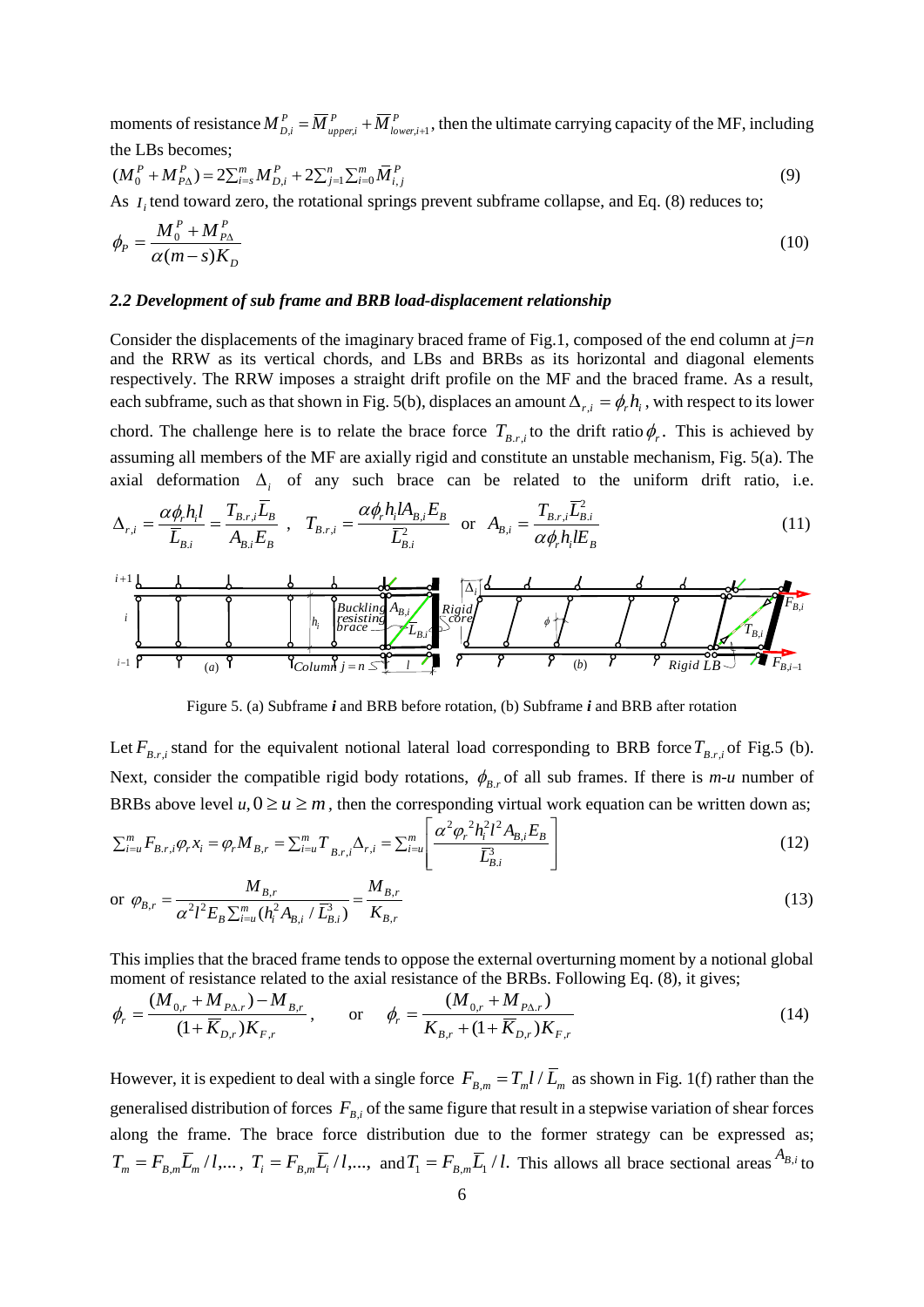be related to any known value such as  $A_{B,m}$ , i.e.,  $A_{B,i} = (\overline{L}_i / \overline{L}_m)^3 (h_m / h_i) A_{B,m}$ . Since all brace forces are functions of the same variable  $\phi$  and that internal forces of all members are in static equilibrium, then the global moment due to brace resistance can be directly assessed as;  $M_B = T_m l H / \overline{L}_m$ . If  $M_B$ 

reaches its ultimate value, then the total carrying capacity of the system can be estimated as;  
\n
$$
\sum_{i=1}^{m} F_{B,i}^{P} x_i = M_B^{P} = \sum_{i=1}^{m} T_{ult,i} \frac{\alpha h_i l}{\overline{L}_{B,i}}
$$
\n(15)

If  $\phi$  exceeds  $\phi_{Rqd}$ , or  $K_{F,r}$  is deemed inadequate, then Eq. (15) may be utilized to assess the additional stiffnesses of the BRBs required to satisfy the prescribed requirements.

$$
K_{B,r} = \frac{(M_{0,r} + M_{P\Delta,r}) - \phi_r (1 + \overline{K}_{D,r}) K_{F,r}}{\phi_r}
$$
\n(16)

### *2.3 Development of MF and RRW displacement relationship*

The pair of parallel unbonded tendons and the pivot at the base constitutes a rotational spring of stiffness  $K_C$ , designed to remain elastic during and after an earthquake. The stress-strain relationship of the base spring at any loading stage *r*, can be expressed as a function of  $\phi_r = M_{C,r}/K_{C,r}$ , where  $M_{C,r}$ represents the moment of resistance of the spring due to  $\phi_r$ , i.e.,  $\phi_r d' = \varepsilon_{w_r} L_w$ . Substitution of  $\varepsilon_{W,r} = T_{W,r}/A_W E_W$  and  $M_{C,r} = T_{W,r}d'$  in the strain equation gives  $K_{C,r} = d'^2 A_W E_W / L_W$  $E_{\nu,r} = d'^2 A_w E_w / L_w$  Following Eq. (14), the contribution of  $K_c$  to the response of the RWMF can be examined as;

$$
\phi_r = \frac{(M_{0,r} + M_{P\Delta,r}) - M_{C,r}}{K_{B,r} + (1 + \overline{K}_{D,r})K_{F,r}} \text{ or } \phi_r = \frac{(M_{0,r} + M_{P\Delta,r})}{K_{C,r} + K_{B,r} + (1 + \overline{K}_{D,r})K_{F,r}} = \frac{(M_{0,r} + M_{P\Delta,r})}{K_r^*}
$$
(17)

Eq. (17) is the most generalized characteristic load-displacement equation of the RWMF, where  $K_r^*$ represents the global stiffness of the system at any loading stage  $r$ .  $K_r^*$  contains a continuum of ten distinct and several intermediate levels of response;  $r = 0$ ,  $r = E$ ,  $r = Y$ ,  $r = C$ ,  $r = B<sub>E</sub>$ ,  $r = B<sub>y</sub>$ ,  $r = L_E$ ,  $r = L_Y$ ,  $r = C_E$ ,  $r = C_Y$  or  $r = W$  Intermediate levels can be defined in terms of fractions of stages of *r,* e.g., *r=*0.6Yield or *r=*0.3 Device etc.

### **3. EFFECTS OF INITIAL IMPERFECTIONS AND** *P***-DELTA MOMENTS**

Initial imperfections occur due to a number of reasons including; construction inaccuracies, foundation failure, shrinkage, residual displacements etc. However, noting that  $M_{P\Delta,r} = \sum_{i=1}^{m} \sum_{j=0}^{n} P_{i,j}(\phi_r + \phi')x_i = (\phi_r + \phi')P^* \overline{H}$ , Eq. (17) can also be re-written as;

$$
\phi_r = \frac{M_{0,r} + \overline{M}_0}{f_{Cr,r}[K_{C,r} + K_{B,r} + (1 + \overline{K}_{D,r})K_{F,r}]} = \frac{M_{0,r} + \overline{M}_0}{f_{CR,r}^*K_r^*} \quad \text{and} \quad \overline{M}_0 = P^* \overline{H} \overline{\phi}
$$
(18)

 $f_{Cr, r}^* = [1 - P^* \overline{H} / K_r^*]$  is the global load reduction factor due to destabilizing effects of  $P^* = \sum_{i=1}^m \sum_{j=0}^n P_{i,j}$  acting at the center of gravity of  $P^*$  at  $\overline{H}$ . Finally, if a state of damage tolerant design is specified, then Eq. (18) would have to be amended by replacing  $(M_{0,r} + \overline{M}_0)$  and  $(1 + \overline{K}_{D,r})K_{F,r}$ , with  $(M_0^P + M_{P\Delta}^P)$  $M_0^P + M_{P\Lambda}^P$ ) and  $\alpha(m-s)K_D$  respectively.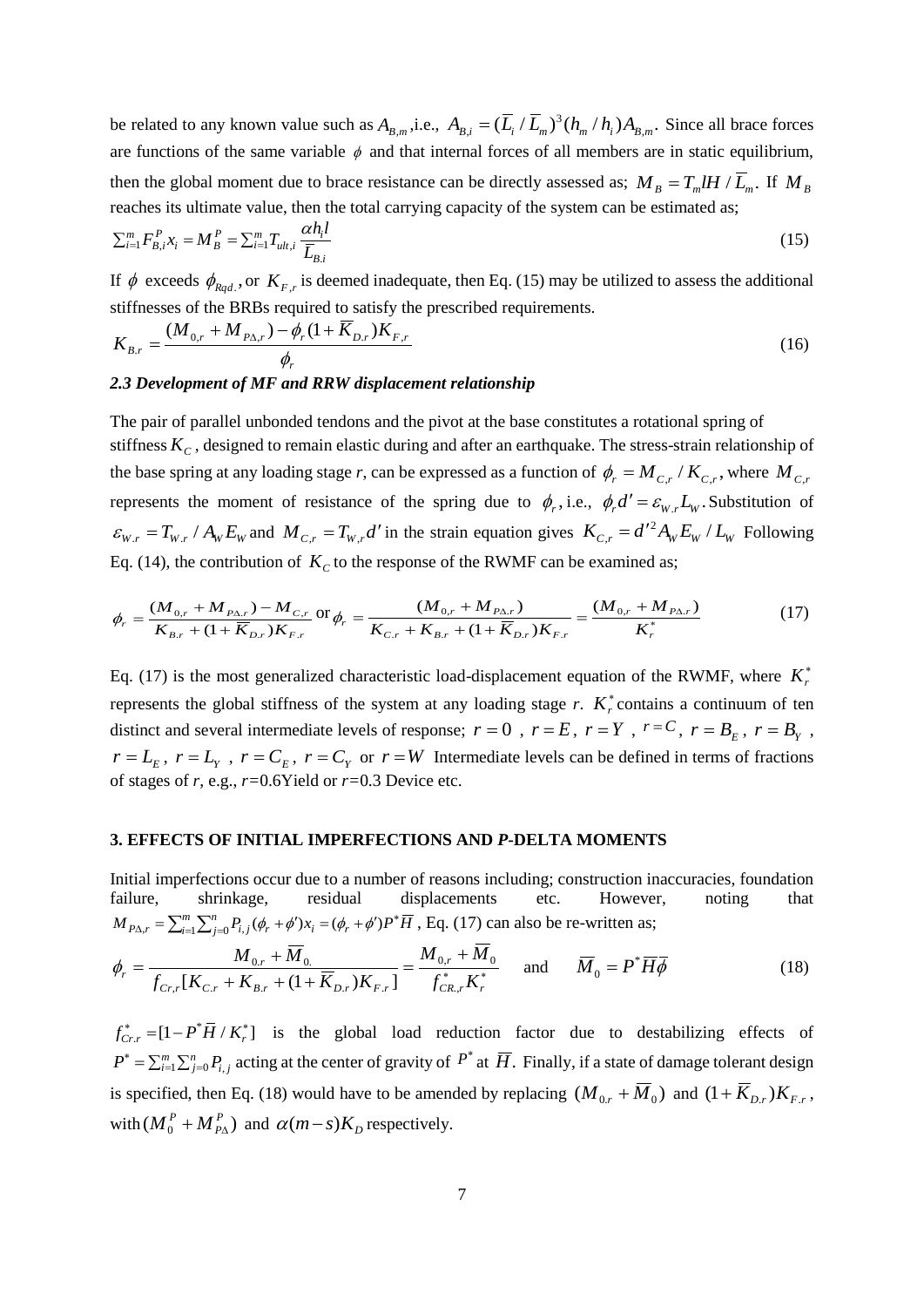### **4. NONLINEAR STATIC ANALYSES**

RWMFs being SDOF systems are ideally suited for nonlinear static modeling, provides guidelines on the simplifying assumptions and limitations on nonlinear static seismic analysis procedures. The mathematical model described by Eqs. (17) and (18) contains the entire spectrum of nonlinear static responses and satisfies all conditions of the uniqueness theorem, and as such cannot be far from a minimum weight solution. If the plastic moments of resistance of the beams and supplementary devices

are given by; 
$$
\overline{M}_{i,j}^P
$$
,  $M_{D,i}^P$ ,  $M_{B,i}^P$  and  $M_C^P$  respectively, then;  
\n
$$
(M_0^P + M_{P\Delta}^P) = M_C^P + 2\sum_{i=s}^m M_{D,i}^P + \sum_{i=u}^m M_{B,i}^P + 2\sum_{j=1}^n \sum_{i=0}^m \overline{M}_{i,j}^P
$$
\n(19)



Figure 6. (b) RRMF, (c) RRW, (d) MF failure, (e) BRB failure, (f) Soft story failure, (g) Wall failure

Once again, if a state of damage tolerant design is specified, then the last term in Eq. (19) would have to be replaced with its elastic counterpart,  $2\sum_{j=1}^n\sum_{i=0}^m\overline{M}_{i,j}$ . Eq.(19) can also be used to establish the load factor needed to assure CP and SC, in which case it would be appropriate to assume; factor needed to assure CP and SC, in which case it would be appropriate to assume;<br> $M_C^P > 2\sum_{i=0}^m M_{D,i}^P > M_B^P > 2\sum_{j=1}^n \sum_{i=1}^m \overline{M}_{i,j}^P$ . Well-proportioned MFs of RWMF are designed to fail in a sway mode as opposed to involving a beam mechanism. The small load theorem for MFs provides limiting magnitudes for gravity loads below which no beam type failure mechanism can take place.

#### **RWMF** with no supplementary devices,  $M_C^P = M_D^P = M_R^P = 0$ *B P*  $M_C^P = M_D^P = M$

LBs do not provide rotational stiffness and transmit only axial forces. The MF is designed to fail in a purely sway mode as in Fig. 6(d). The corresponding carrying capacity can be related to the sum of the

ultimate resistances of the subframes as;  
\n
$$
(M_0^P + M_{P\Delta}^P) = 2\sum_{j=1}^n \sum_{i=0}^m \overline{M}_{i,j}^P
$$
\n(20)  
\nNote that the RRW cannot improve the carrying capacity of MF. Substitution of

 $K_F = K_C = K_D = K_B = 0$ , into Eq. (17) leads to the relevant drift ratio described by Eq. (10) above.

### **RWMF** with no wall mounted supplementary devices,  $M_{D}^{P} = M_{B}^{P} = 0$  $M_{D}^{P} = M_{B}^{P} = 0$  and  $M_{C}^{P} \neq 0$

In this case, the LBs transmit axial forces only, the MF fails in a sway mode, with the wall tendons either remaining elastic or yielding in tension. The corresponding collapse load can be estimated as;  $(M_0^P + M_{P\Delta}^P) = M_C^P + 2\sum_{i=1}^n \sum_{i=0}^m \overline{M}_{i,i}^P$ (21)

The corresponding drift ratio can now be estimated by inserting  $K_F = K_D = K_B = 0$  in Eq. (17). In conclusion, a properly designed rocking wall can actually prevent plastic collapse of the entire system.

**Fully supplemented RWMF with no wall tendons**  $M_C^P = 0$  **,**  $M_D^P \neq 0$  **and**  $M_B^P \neq 0$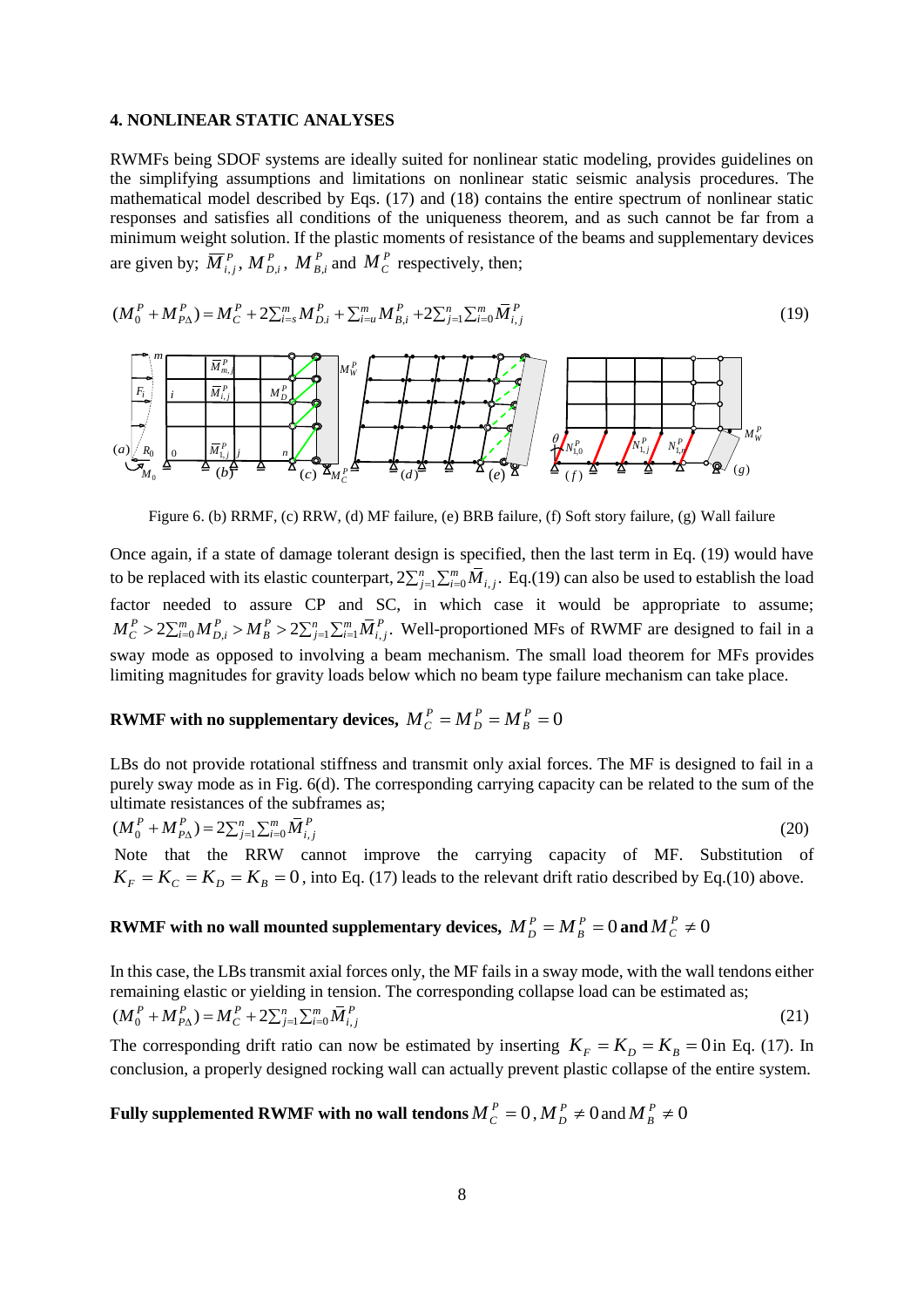In this particular case the MF will also fail in a purely sway mode, with the LB tendons remaining elastic or yielding in tension. The corresponding collapse load can be computed as;

$$
(M_0^P + M_{PA}^P) = 2\sum_{i=1}^m M_{D,i}^P + 2\sum_{j=1}^n \sum_{i=0}^m \overline{M}_{i,j}^P + \sum_{i=u}^m M_B^P
$$
 (22)

Following the arguments leading to Eq. (17), the drift ratio can now be computed by replacing  $K_i h_i^2 (1 + \overline{K}_{D,i})$  with  $\alpha K_{D,i}$  and inserting  $K_C = 0$  in Eq. (17). The stability of the MF suggests that a well-designed LBs and BRBs, can either on their own or in conjunction with a properly designed, pretensioned RRW help prevent total collapse and re-center the system after a seismic event.

## **5. DETERMINATION OF WALL STRENGTH**

 $K_D = K_B = K_C = 0$ -The purpose of this section is to establish the strength of the wall in such a way as to prevent soft story failure and to show that a well controlled design can meet both the target drift as well as the prescribed demand-capacity requirements. Since the RRW is a mechanism, it cannot enhance the carrying capacity of its companion frame at collapse, but its own capacity need not be less than the demand imposed upon it by the interactive forces  $Q_m$  and  $S_i$  shown in Figs. 1(g) and (h). The largest expenditure of energy is generally associated with first level soft story failure, as depicted in Figs. 6(f) and (g). If the plastic moments of resistance of the columns are deliberately selected as;  $P_{i,j}^P = \lambda (M_{i,j}^P + M_{i,j-1}^P),$ *P i j P*  $N_{i,j}^P = \lambda(M_{i,j}^P + M_{i,j-1}^P)$ , where  $\lambda > 1$  is the column over strength factor, then the virtual work equation  $N_{i,j}^r = \lambda (M_{i,j}^r + M_{i,j-1}^r)$ , where  $\lambda > 1$  is the column over strength factor, then the virtual work e<br>for this failure mode can be expressed as,  $M_0^P \theta + P^* h_1 \theta = 2 \sum_{j=1}^n \overline{M}_{1,j}^P \theta + \sum_{j=0}^n N_{1,j}^P \theta + M_w^P \theta$  w ,\* lumn over strength factor, then the virtual work equation<br>+  $P^*h_1\theta = 2\sum_{j=1}^n \overline{M}_{1,j}^P \theta + \sum_{j=0}^n N_{1,j}^P \theta + M_w^P \theta$  which yields

the wall strength as;  
\n
$$
M_w^P > 2\sum_{j=1}^n \overline{M}_{1,j}^P + \sum_{j=0}^n N_{1,j}^P - (M_0^P + P^*h_1)
$$
\n(23)

With  $M_0^P$  known, the value of  $M_w^P$  can be extracted from Eq. (23). The use of Eq. (23) is demonstrated in Appendix 1.

### **6. RWMF DESIGN STRATEGIES**

A wide range of design strategies, depending on the nature of the interactive forces  $S_i$  can be envisaged. Forces  $S_i$  are needed to design the elements of the LBs and the RRW. The superposition of results of sections 3.1.1 through 3.1.4 leads to the expanded version of the characteristic equation of bending of subframe *i* at response stage *r,* i.e.,

$$
(V_{r,i}h_i + M_{P\Delta r,i}) = \phi_r[K_{C,r,i} + K_{B,r,i} + (1 + \overline{K}_{D,r,i})K_{F,r,i}] = \phi_r K_{r,i}^*
$$
\n(24)

Consider the combined effects of the external forces  $F_i$  and reactive forces  $Q_m$  and  $S_i$  of Figs.1 (g) and (h) on the subject MF, then for *i*=*m*, and  $V_m = F_m + Q_m - S_m$ , Eq. (24) gives;

$$
V_{r,m} = F_{r,m} + Q_{r,m} - S_{r,m} = \phi_r [K_{r,m}^* / h_m - P_m]
$$
\n(25)

Application of Eq. (25) for 
$$
i=m-1
$$
 yields;  
\n
$$
V_{r,m-1} = F_{r,m} + F_{r,m-1} + Q_{r,m} - S_{r,m} - S_{r,m-1} = \phi_r [K_{r,m-1}^*/h_{m-1} - P_{m-1}]
$$
 (26)

Subtracting (25) from (26) and rearranging gives;  
\n
$$
V_{r,m-1} - V_{r,m} = F_{r,m-1} - S_{r,m-1} = \phi_r [(K_{r,m-1}^*/h_{m-1}) - (K_{r,m}^*/h_m) - (P_{m-1} - P_m)]
$$
\n(27)

It follows therefore that with  $\phi_r$  available from Eq. (17),  $S_{i,r}$  can be computed as; \*

 $\mathcal{L}_{i} = F_{r,i} - \phi_r[(K_{r,i}^* / h_i) - (K_{r,i+1}^* / h_{i+1}) - (P_i - P_{i+1})]$  $^{+}$  $S_{r,i} = F_{r,i} - \phi_r[(K_{r,i}^*/h_i) - (K_{r,i+1}^*/h_{i+1}) - (P_i - P_i)$ (28) While Eq. (28) contains a large number of solutions, two extreme but important scenarios come to mind,

 $S_i = 0_i$  and  $S_i = F_i$ . The two limiting cases describe the use of RWMF combinations as, either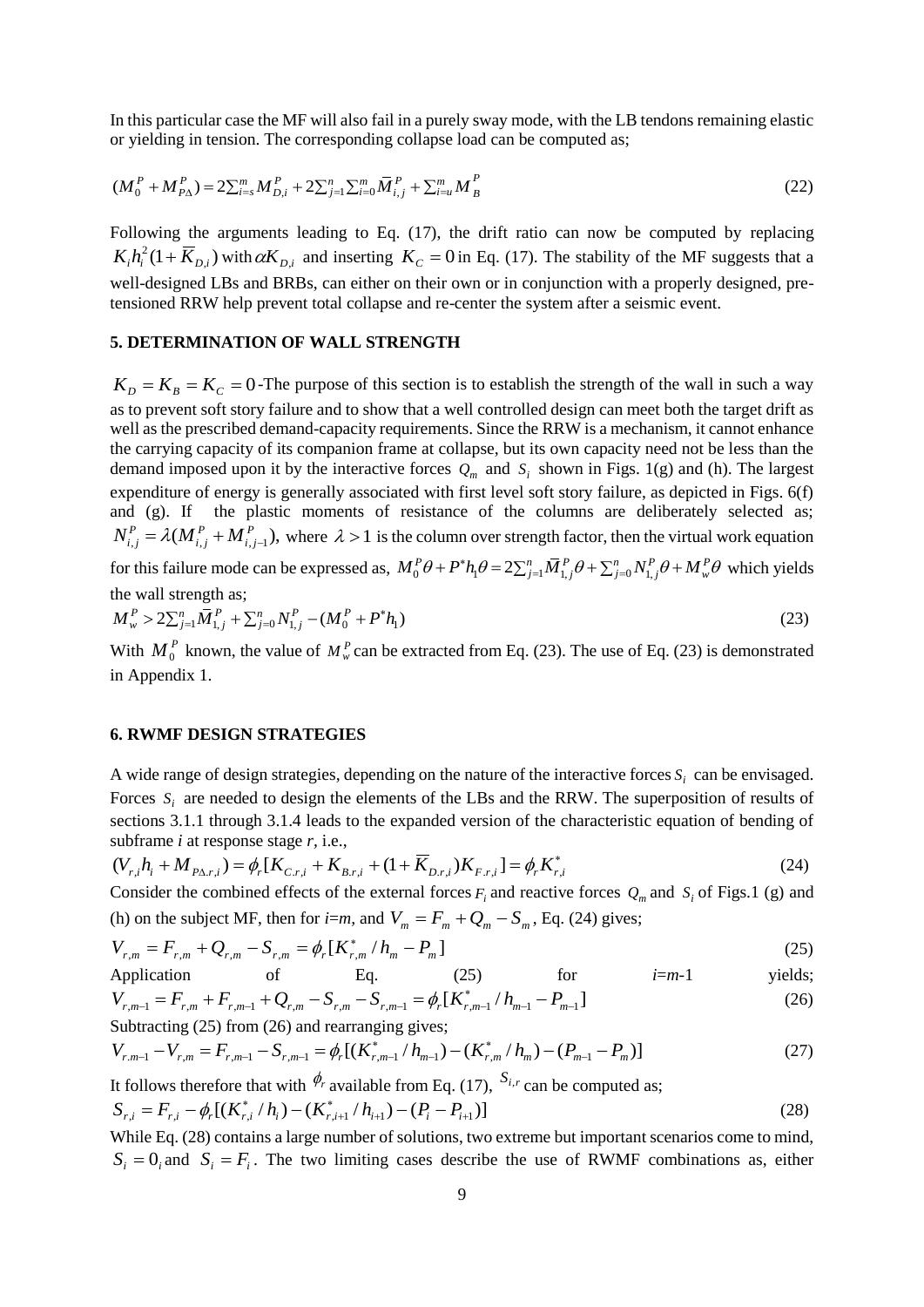counterproductive, or highly efficient. These limiting cases are known as MFs of Uniform Sections or Uniform Shear (MFUS) and MFs of Uniform Response (MFUR) respectively. The attributes of both cases are briefly discussed in sections 5.1 and 5.2 below.

**Case 1,**  $S_{r,i} = 0$ , **Attributes of MFUR-** The first case implies no wall-frame interaction, i.e., either  $E_w I_w = 0$  or the free standing MF is an MFUR, Fig. A (a). In MFUR, groups of members such as beams and columns respond identically to external forces. Elements of the same group are designed to simultaneously undergo identical deformations and to develop equal stresses throughout the structure, Grigorian (2011). MFUR act as frameworks of equal strength and stiffness in which members of the same group share the same demand-capacity ratios regardless of their location within the system. Substituting  $S_{r,i} = 0$  and  $F_{r,i} = V_{r,i} - V_{r,i+1}$  in Eq. (28), gives;

$$
F_{r,i} = \phi_r[(K_{r,i}^* / h_i) - (K_{r,i+1}^* / h_{i+1}) - P_i]
$$
\n(29)

Since  $\phi_r$  is constant for all *i*, then Eqs. (25) and (26) lead to the interpretation that;

$$
\phi_r = \frac{V_{r,m} h_m}{K_{r,m}^* - P_m h_m} = \frac{V_{r,i} h_i}{K_{r,i}^* - P_i h_i}
$$
\n(30)

In MFUR the demand-capacity ratios for groups of elements such as beams, columns, connections, etc., remain constant during all phases of loading, and as such;

$$
M_i^P = \left(\frac{V_i}{V_m}\right)\left(\frac{h_i}{h_m}\right)\left(\frac{1-P_m/K_mh_m}{1-P_i/K_ih_i}\right)M_m^P\tag{31}
$$

MFUR are optimized systems that are used to assess the efficiencies of identical MFs under similar loading. Since  $\phi_i = \phi$  and the frame obeys the rules of proportionality, it can no longer benefit from the stiffness of the wall. The conclusion drawn here is that it would be unproductive to use RRWs in conjunction with MFUR. The attributes of a typical MFUR are briefly illustrated in Appendix 2.

**Case 2** $S_i = F_i$ , **Attributes of MFUS-** MFUS can also be categorized as MFUR except that members of the same group of elements possess the same section properties, regardless of their location within the MF. The use of RRWs in conjunction with MFUS can be highly effective in improving the lateral resistance of otherwise poorly performing MFUS. The second scenario,  $S_i = F_i$  and absorbs the external load, and that the MF obeys the rules of Eq. (27), i.e.

$$
V_{r,i} - V_{r,i+1} = \phi_r \left[ \left( K_{r,i}^* / h_i \right) - \left( K_{r,i+1}^* / h_{i+1} \right) - \left( P_i - P_{i+1} \right) \right] = 0 \tag{32}
$$

Alternatively  $\phi_{r,i} = \phi_r$  and  $V_{r,i} = V_r$  are constant for the same *r* along the height of the structure, or

$$
\phi_r = \frac{V_{r,m} h_m}{K_{r,m}^* - P_m h_m} = \frac{V_{r,i} h_i}{K_{r,i}^* - P_i h_i}
$$
\n(33)

Since  $S_i = F_i$  then the generalized rocking wall equilibrium equation may be rewritten as;  $Q_{r,m}H + [K_{C,r} + (m-s)K_{D,r} - (M_{0,r} + M_{P\Delta,r})] = 0$ (34)

The free body diagrams of the subframes and the rocking wall of the subject RWMF are shown in Figs. A(c) through A(f). The resulting frame as depicted in Fig. A(c) is known as an MFUS. While the use of free standing MFUS may appear counterintuitive, their combination with properly designed RRWs can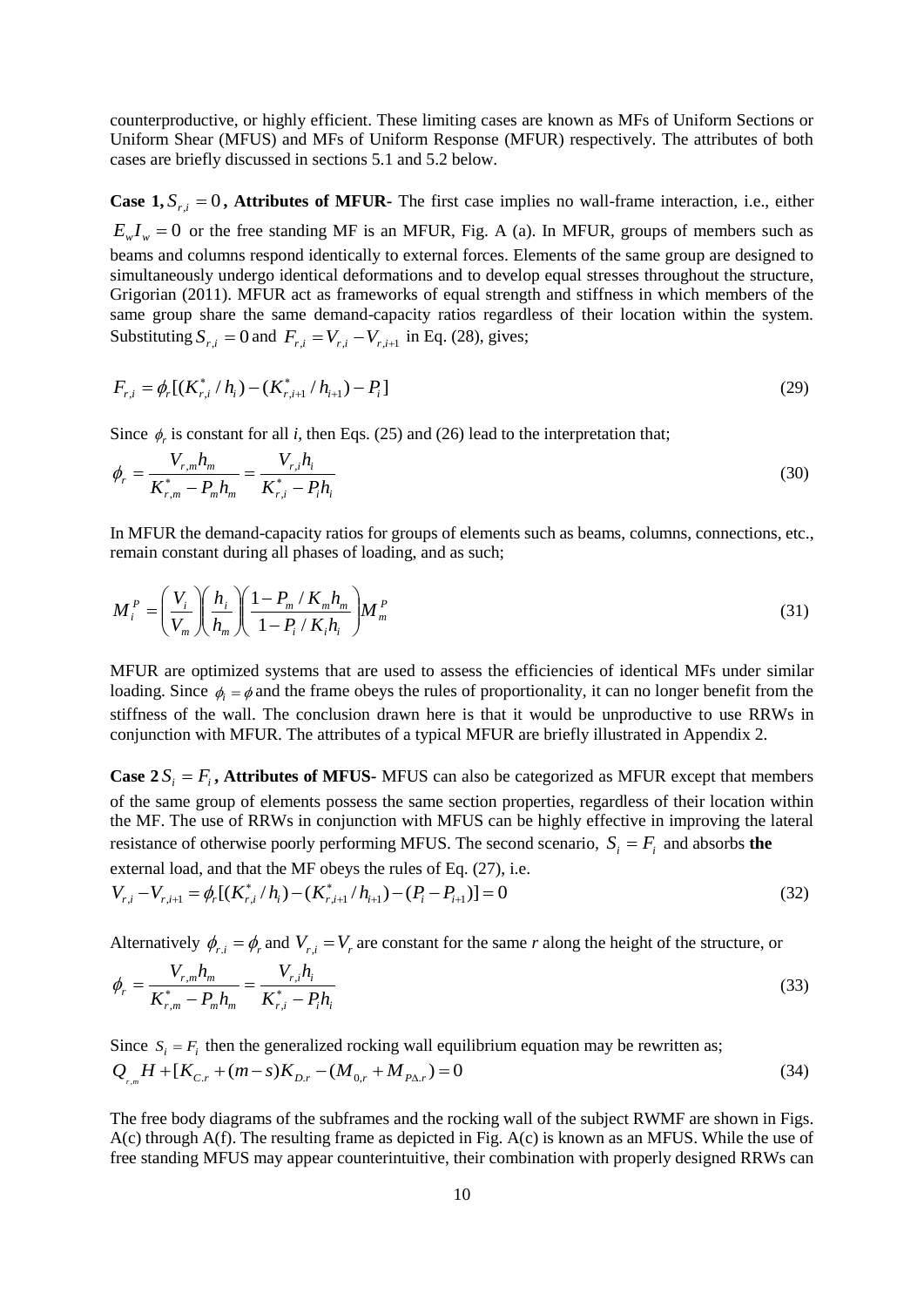lead to the development of highly efficient RWMFs. An even more counterintuitive but highly efficient condition arises when  $h_i = h$ . For equal or nearly equal story heights,  $K_{u,i} = K_u$ , i.e.,  $I_{i,j} = I$ , implying that all horizontal members can be the same. Similarly, since  $J_{i,j} = J$ , all columns can also be the same. Appendix 3 provides a comparison between the performances of an idealized MFUS and a seemingly inefficient MFUS as part of a simple RWMF without supplementary devices.

### **7. DETERMINATION OF WALL STIFFNESS**

The nature of the interactive forces  $S_i$  and  $Q_m$  suggests that the wall tends to bend as an upright simply supported beam with a rigid body tilt  $\phi$ . In conclusion that the stiffer the wall, the better the performance of the RWMF. The reactive forces reach their maxima, as the wall becomes stiffer. However if the rigidity of the wall, were to be large but finite and  $h_i = h$ , then the following design data in the form of maximum wall drift or end slope  $\psi_{\text{max}}$  may be found useful for preliminary estimation of wall stiffnesses under commonly occurring distributions of lateral forces, e.g.;

Uniform load: 
$$
\psi_{\text{max}} = \frac{Fh^2m(m-1)(m^2+m-2)}{24E_wI_w}
$$
,  $I_{w,\text{min}} = \frac{Fh^2(m-1)(m^2+m-2)}{24E_w\epsilon\phi}$  (35)

Triangular: 
$$
\psi_{\text{max}} = \frac{Fh^2(m-1)(2m-1)(2m^2+3m-4)}{180E_wI_wm}
$$
,  $I_{w,\text{min}} = \frac{Fh^2(m-1)(2m-1)(2m^2+3m-4)}{180E_w\omega m}$  (36)

In practice the stiffness can be related to a fraction of the uniform drift say 5% $\phi$  or  $\psi_{\text{max}} = \varepsilon \phi$ .

### **8. COLLAPSE PREVENTION AND SELF CENTERING**

Most guidelines for the rehabilitation of existing buildings define specific performance levels for immediate occupancy, life safety, and CP, where CP is defined as "the post earthquake damage state in which the building is on the verge of partial or total collapse". The current section focuses briefly on CP employing RWMF technologies for both new as-well-as existing structures. Seismic collapse is usually triggered by structural instability or the *P*-delta phenomenon, preceded by the formation of partial or complete ductile failure modes. Plastic failure modes such as those shown in Figs. 6(d) and 6(f) undergo large lateral displacements that lead to catastrophic collapse. While gravity forces, as active components of the *P*-delta effect, are constant quantities, lateral displacements can be controlled even reversed by means of RWMF capabilities suggested by Eqs. (17) or (18), provided that residual effects are small, the wall remains elastic and suppresses soft story failure. The proposed structural system contains three drift-restraining mechanisms, the post-tensioned RRW, the LBs and the BRBs. These devices can be utilized either on their own or in combination with each other. The formation of the plastic failure mechanism implies that all  $K_i$  are zero. Therefore, the global stiffness of the combined system reduces

to;  $K^* = K_C + K_B + 2\alpha \sum_{i=1}^m$  $K^* = K_C + K_B + 2\alpha \sum_{i=0}^m K_{D,i}$ . In other words if complete collapse is to be prevented after formation of the preferred plastic mechanism, then the surviving LBs, BRBs and the vertical cable system should be strong enough to withstand the entire conditional demand. However, it would be safe to assume that for all practical purposes the PT wall alone is capable of withstanding the earthquake induced *P*-delta effects, in which case the pertinent global stiffness maybe estimated at  $K^* = K_c$ . The PT tendons not only act as lateral stabilizers, but also add strength and stiffness to the frame and the wall. Their inherent elasticity helps re-center the structure after an earthquake. The rotational stiffness of the base level cable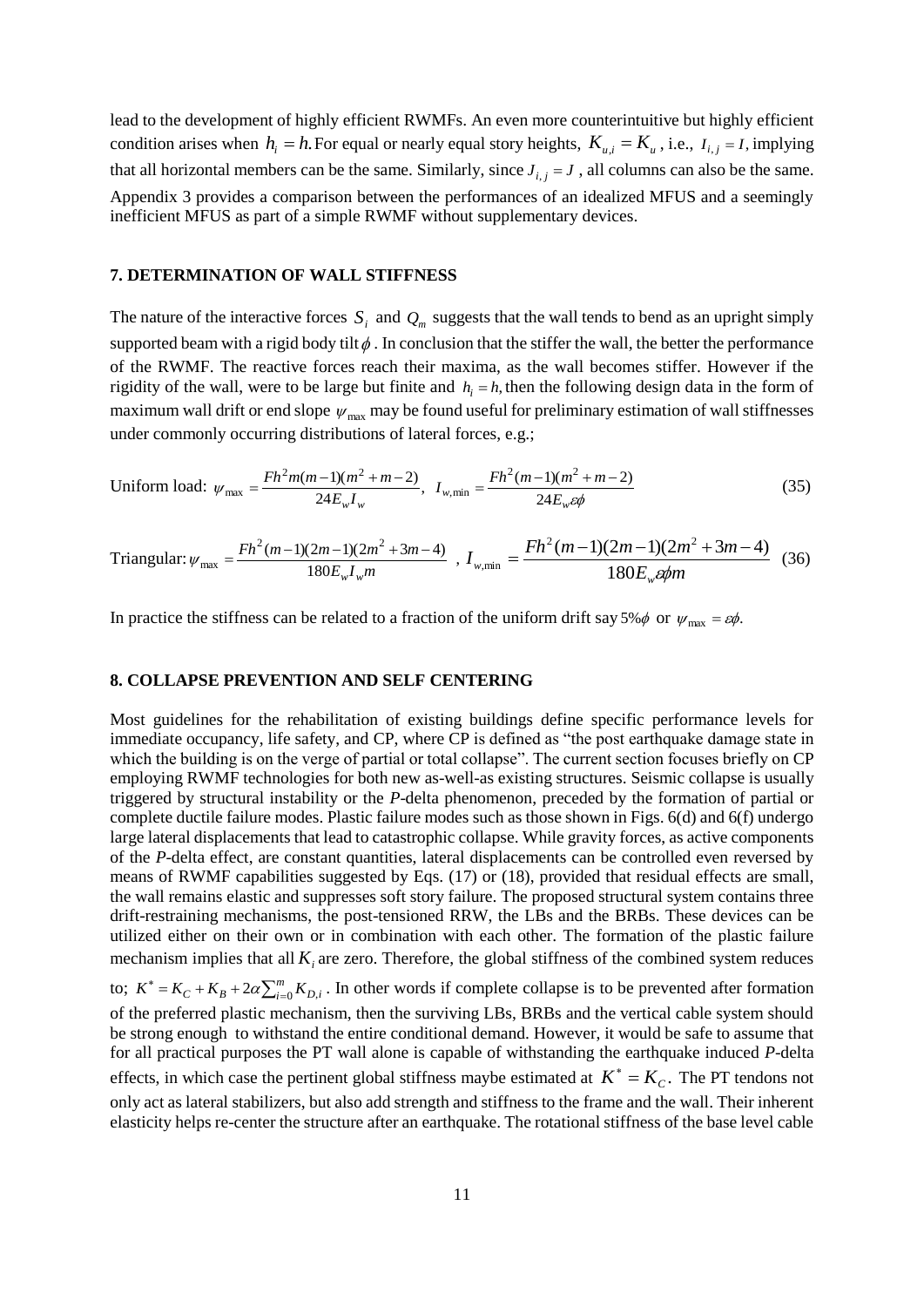arrangement has been defined as;  $K_{C,r} = d'^2 A_w E_w / L_w$ . With  $P^*$  and  $\phi_{collapse}$  known, the required parameters for CP can be computed as;  $T_w > \Omega(M_0 + \overline{M}_0)/d' = \Omega(2M_0 + P^* \phi_{collaps} \overline{H})/2d'$  and

$$
A_{\rm W} E_{\rm W} = T_{\rm W} H / \phi_{collaps} d' \tag{37}
$$

Following Eq. (37) the total horizontal tendon force composed of initial tendon force  $T_{W,0}$  and that due to additional extensions can be shown to be equal to;

$$
T_w = T_{W,0} + 2d' \left[ \frac{(E_C A_C / H)(E_T A_T / L_T)}{(E_C A_C / H) + E_T A_T / L_T} \right] \phi
$$
\n(38)

Subscripts *C* and *T* refer to concrete and tendon respectively. Here, the wall height, *H* and the cable length  $L_T$  are not necessarily the same.  $T_W$  should be sufficiently large to re-center the structure, otherwise residual deformations can significantly affect the SC capacity of the system.

### **9. CONCLUSIONS**

A relatively new seismic structural system that combines BRBs, LBs and RRWs with GBRMFs has been introduced. In addition to BRBs, both vertical as well as horizontal gap opening devices have been provided to ensure CP and active RC. PT provides restoring forces at the ends of the LBs and the RRW that tend to prevent catastrophic collapse and force the frame and the wall to return to their preearthquake positions. Several theoretically exact formulae for the preliminary design of regular RWMFs have been presented. The proposed concepts lead to minimum weight solutions. A new gap opening LB that does not induce unwanted moments in the columns and the diaphragms has also been introduced. In the interim two new classes of moment frames, MFUR and MFUS have also been introduced. It has been argued that the use of RRWs in conjunction with MFUR is counterproductive. In contrast the MFUS-RRW combination can lead to highly efficient earthquake resisting buildings.

### **9. REFERENCES**

Grigorian M, Tavousi S, 2017a. Innovations in rocking wall-frame systems-Theory and development, *Int. J. Adv. Struct. Eng*. 9:205-217. DOI 10.1007/s40091-017-0165-x.

Grigorian M, Grigorian C, 2017b. Sustainable Earthquake-Resisting System*, J. Struct. Div*. ASCE, DOI: 10.1061/(ASCE)ST.1943-541X.0001900.

### **APPENDIX 1 - Example 1, minimum wall strength**

Let,  $F_i = Fi/m$ ,  $P_{i,j} = \phi' = 0$ ,  $\overline{M}_{i,j}^P = \overline{M}^P$ ,  $\overline{M}_{0,j}^P = \overline{M}_{m,j}^P = \overline{M}^P/2$ ,  $N_{1,0}^P = N_{1,n}^P = \lambda \overline{M}^P/2$ ,  $P = 2\overline{M}P$  $N_{1,0}^P = N_{1,n}^P = \lambda \overline{M}^P / 2, N_{i,j}^P = \lambda \overline{M}^P$ for all other *j* and  $h_i = h$ . **Solution:** It can be shown that  $M_0 = (m+1)(2m+1)Fh/6$  and  $2\sum_{j=1}^{n}\sum_{i=1}^{m}\overline{M}_{i,j}^{P} = 2mn\overline{M}^{P},$ *j m*  $\sum_{i=1}^{m} \overline{M}_{i,j}^{P} = 2mn\overline{M}^{P}$ , i.e.,  $F = 12mn\overline{M}^{P}/(m+1)(2m+1)h$ . Similarly, Eq. (23) reduces to . 2 2 ( 1) *<sup>P</sup> w P P*  $\frac{Fh(m+1)}{2} = \frac{n\overline{M}^p}{2} + n\lambda \overline{M}^p + M_w^p$ . Equating the last two equations for *F*, it gives;  $\binom{P}{w} > \left( \frac{6m - (1 + \lambda)(2m + 1)}{(2m + 1)} \right) n \overline{M}^P$  $M_w^P > \left[ \frac{6m - (1 + \lambda)(2m + 1)}{(2m + 1)} \right]$ 1  $\overline{\mathsf{L}}$ Г  $^{+}$  $\frac{6m - (1 + \lambda)(2m + \lambda)}{2m + \lambda}$  $(2m+1)$  $6m - (1 + \lambda)(2m + 1)$  $(A-1)$